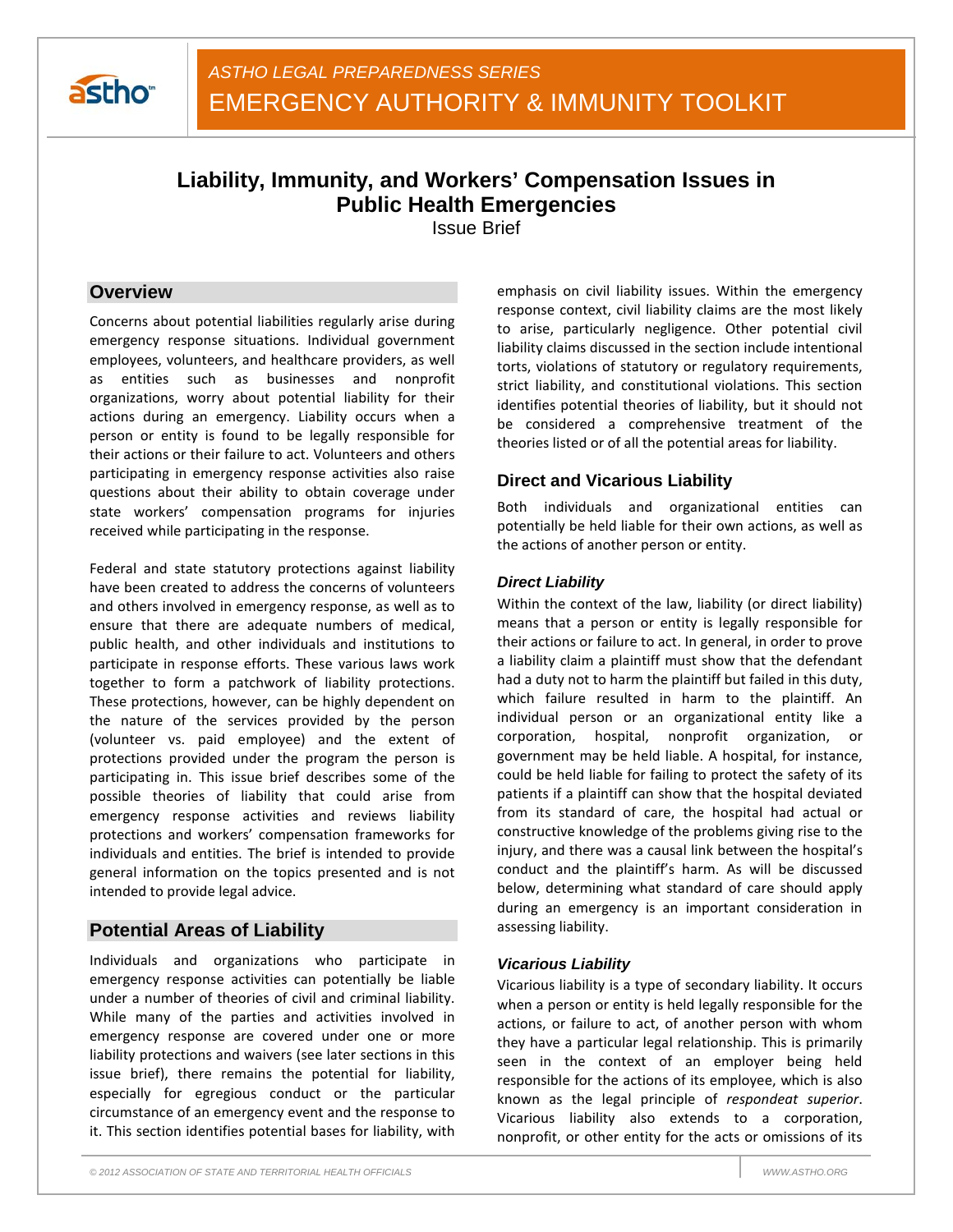agents, like an officer or director. This occurs, for example, when an aid organization is sued for the negligent or intentional acts of a physician who is an employee or volunteer for the group.

### *Ostensible Agency*

Some entities try to limit their potential for vicarious liability by designating persons as independent contractors rather than as employees or agents. This approach can be effective to limit liability; however, the courts can disregard the independent contractor relationship and find an entity vicariously liable through the legal principle of ostensible agency. This form of agency finds that an employer/principal can be liable for the actions of an independent contractor (or other nonemployee/non-agent) if the employer/principal holds the contractor out as an employee or agent of the employer/principal and a third party believes that the contractor acts on the employer/principal's behalf.

# **Civil Liability**

Civil liability is the most likely area in which liability issues arise in the emergency response context. Civil liabilities take a variety of forms—negligence, intentional harms (battery), privacy violations, discrimination, or misrepresentations by a volunteer or other responders. Liability extends to individual persons as well as organizational entities like corporations and nonprofits. As discussed above, entities may be found vicariously liable for the actions, or failures to act, of their employees, agents, officers, or directors. If a person or entity is found liable for causing the harm, the aggrieved party can seek monetary compensation and, in some instances, an injunction against current or future action by the liable party.

### *Intentional and Unintentional Torts*

A tort is an action in which an actor (a person or entity) either intentionally or unintentionally causes harm to another person or property. A tort claim allows a person to sue the actor in civil court for the harm. This is contrasted with criminal charges in which the government prosecutes an actor/defendant or with contractual claims in which the parties to a contract sue over the terms of the contract. Unintentional torts occur when an actor harms another person or property through their actions but did not intend the harm. Negligence is the most common type of unintentional tort (see the discussion of negligence below).

Intentional torts occur when a person intends to harm a person or touches a person with the intent of harming them. Thus, battery is considered an intentional tort in addition to being a potential criminal violation. In the healthcare context, conducting a medical procedure on a patient without first obtaining the patient's informed

consent could be construed, among other things, as the intentional tort of battery. Other intentional torts include assault, conversion (i.e., theft), intentional infliction of emotional distress, fraud, misrepresentation, false imprisonment, and trespass.

### *Defenses to Intentional Torts*

There are a number of potential defenses to intentional torts, two of which may be generally applicable in emergency response scenarios:

- *Consent—*A person can give express consent through written or oral assent. Implied consent may be inferred from a person's actions. Thus, a person who gives informed consent before being given a vaccine or drug may be deemed to have assented to its administration. However, questions about whether consent was truly informed and if the treatment stayed within the bounds of the consent are questions that can arise in this scenario. Consent can also be implied in situations in which emergency medical treatment is provided to victims who are unconscious or unable to provide consent in the absence of a third party who is eligible to give consent on behalf of the victim.
- *Necessity—*If committing an intentional tort is necessary to avoid a greater harm, then a defendant is justified in committing the tort. Public necessity, in which a defendant appropriates or harms the private property of another to protect the community, is a defense to liability. When the government takes or uses property, even if for public necessity, issues arise as to whether the taking or use of the property (real estate or personal property) is covered by sovereign immunity or subject to paying compensation to the property owner.

### *Negligence*

Negligence is a type of tort law that addresses unintentional wrongful conduct that harms another. It is the theory most likely to be used to assert claims arising from emergency response situations. Negligence occurs when a person or entity fails to use ordinary care in their actions or by their failure to take action. Ordinary care generally means the amount of care that a reasonable person would take under similar circumstances. The standard of care applied to a physician or other person with specialized skills may be different than an ordinary care standard.

The specific elements of a negligence claim are: (1) the defendant owes the plaintiff a duty of care (including a duty of ordinary care); (2) the defendant breached that duty by failing to meet the applicable standard of care; (3) the defendant's actions resulted in harm to the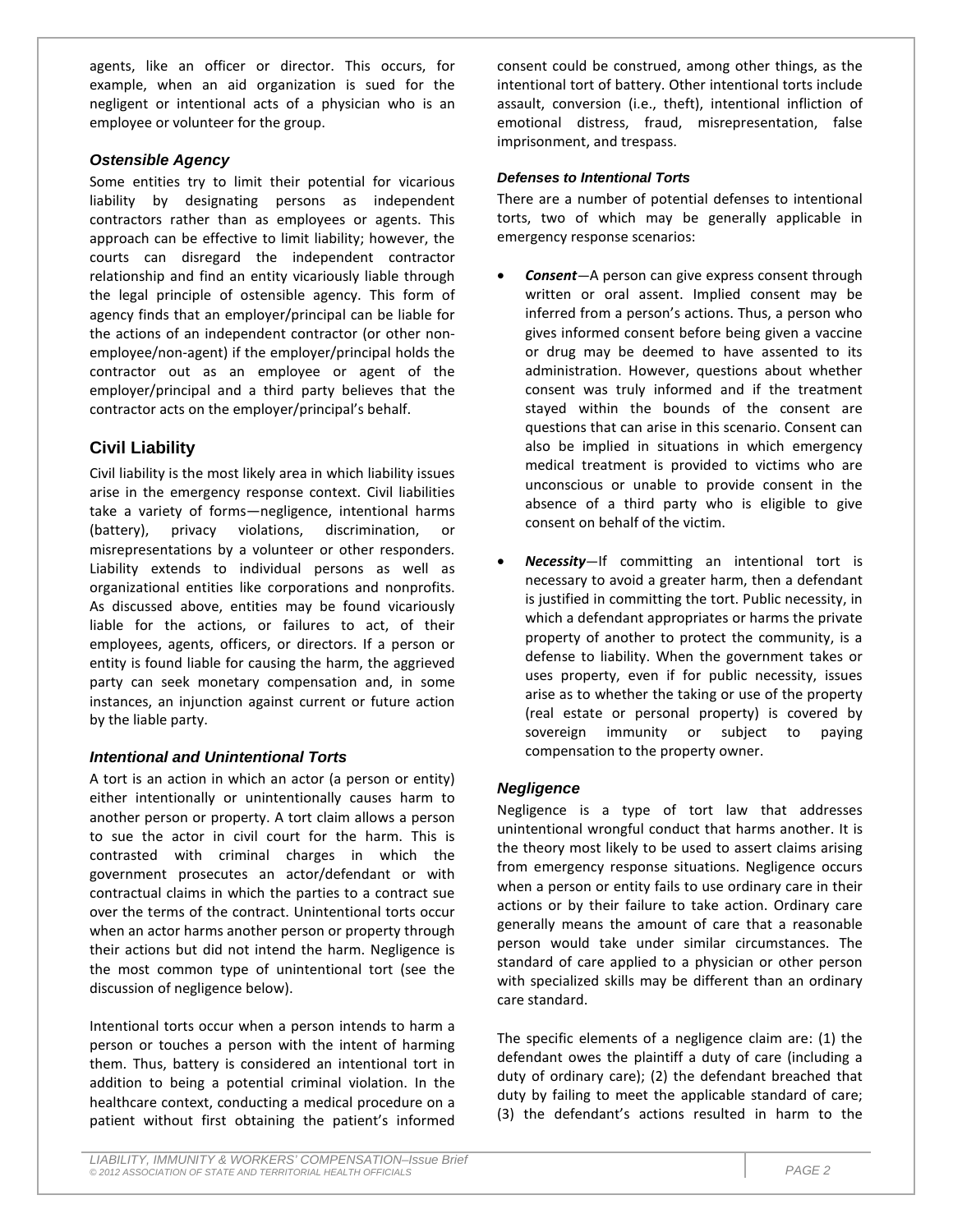plaintiff; and (4) the defendant's breach of duty was the cause of the plaintiff's injury.

### *Determining the Standard of Care*

The basic standard of care applied in negligence cases is determined by what a reasonable person would do in similar circumstances. Even outside of the context of a governmentally declared emergency, most states allow juries to consider whether or not a defendant was acting under emergency circumstances to determine whether the defendant's actions were reasonable. While assessing the reasonableness of a defendant's actions in light of emergency conditions will not necessarily be a complete defense to liability, it may help to reduce the judgment against a defendant. It also demonstrates that the concept of standard of care is already seen as a flexible one that can account for the circumstances under which the conduct occurs.

Determining the appropriate standard of care to apply during widespread or prolonged emergency events like a pandemic has been the subject of much discussion. These discussions have focused on trying to determine "altered," "disaster," or "alternative" standards of care for emergency and disaster situations. Federal and state governments, as well as other academic and private sector organizations, have created discussion and planning guides to engage stakeholders in addressing this sensitive but important issue.

### *Theories of Negligence*

Within the area of negligence, there are a number of theories that could apply in the emergency response context.

- *Medical Malpractice*—Healthcare professionals may be subject to medical malpractice claims, which are a type of negligence claim. The elements of proof for a medical malpractice claim are the same as for negligence: the healthcare professional owed a duty of care to the patient, which duty was breached by failing to use the knowledge and skills of the profession (standard of care), directly resulting in the injury to the patient. Failure to provide information upon which a patient can give informed consent can be a basis for malpractice.
- **Scope of Practice**-A licensed healthcare provider such as a nurse or physician assistant may be subject to negligence claims for exceeding scope of practice by making decisions or undertaking tasks beyond what state law permits for their profession. Because states differ in how they define the scope of practice for a given profession (e.g., EMTs), questions about scope of practice frequently arise in mutual aid situations in which licensed healthcare professionals

are providing care in another state from the one in which they are licensed. Mutual aid agreements like the Emergency Management Assistance Compact (EMAC) help to resolve questions about scope of practice (see discussion below).

- *Failure to Plan or Prepare*—Healthcare facilities like hospitals could face negligence charges based on the theory that they failed to plan or prepare for an emergency. With the large number of publications, planning guides, and other resources available to help healthcare facilities plan and exercise how they will respond to an emergency, any facility that fails to undertake emergency planning and keep those plans current, as well as conduct training and exercises with staff, may subject itself to potential negligence claims for failure to plan or prepare.
- *Breach of Privacy and Confidentiality*—There are torts that address negligent violations of privacy and confidentiality, in addition to intentional breaches. Individuals and organizational entities could be liable for failing to take adequate precautions to protect patients' privacy and confidentiality during emergencies. There are federal statutes such as the Health Insurance Portability and Accountability Act (HIPAA) and Family Educational Rights and Privacy Act (FERPA), as well as state privacy and confidentiality statutes that can give rise to potential statutory and regulatory violations independent of tort-based privacy and confidentiality claims. A negligent breach of privacy and confidentiality could occur, for example, if patient records are left unattended and open to public view in an alternate care site used to triage victims of a disaster.
- Premises Liability-Premises liability holds that a person or entity in possession of a premises or piece of land responsible for certain injuries to persons present on the land or premises. Traditionally a finding of premises liability turns on the whether the defendant was in possession of the premises and the status of the plaintiff. Possession is considered to be ownership of the premises or control of the premises (e.g., a company leasing a building). A plaintiff may be considered to be an invitee, a licensee, or a trespasser on the premises. An invitee is a person invited to be on the premises for the commercial gain or business purposes of the premises possessor. A licensee is a person invited to be on the premises with the express or implied permission of the premises possessor for a purpose other than the business or commercial interest of the possessor. A trespasser is person who does not have the express or implied permission of the possessor to be on the premises and is not performing any duty for the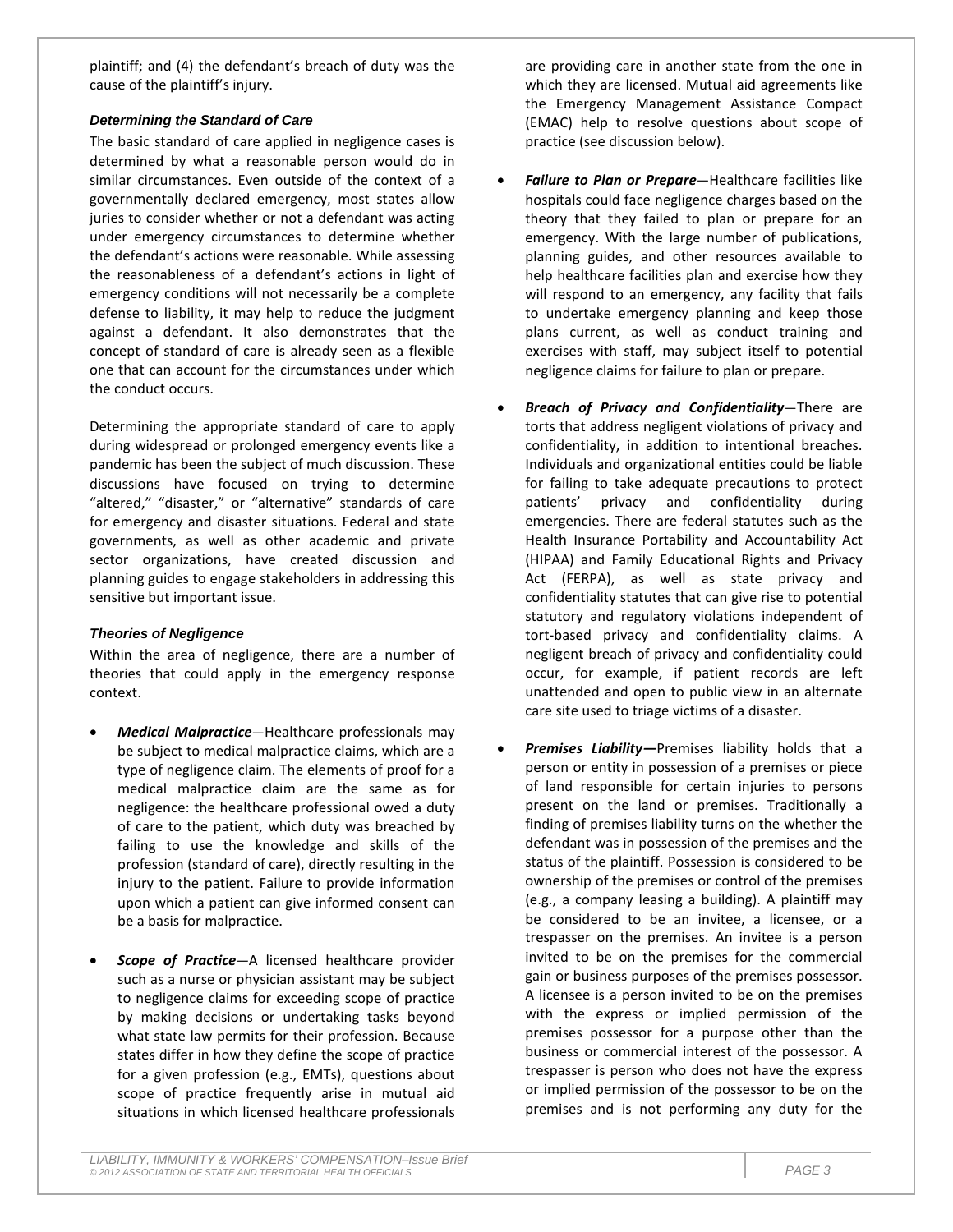premises owner. Possessors owe a duty of care to invitees and licenses, but generally not to trespassers. In some states, a general reasonable person standard has replaced the above traditional analysis based on the status of the person entering the premises. Under their standard, the premises possessor owes a duty of reasonable care to anyone entering the premises, regardless of their relationship to the premises possessor.

Concerns about potential liability based on premises liability can arise in the emergency response context in instances when facilities and properties are used for preparedness and response activities. This can include the use of hospitals, clinics, and other facilities (schools, convention centers, malls) for alternate care sites to triage and treat victims of an emergency. Businesses and other private property owners who volunteer use of their property as points of distribution (POD) for medicine and supplies also voice concerns about liability issues. This is especially true among those hosting "open" PODs in which members of the public will visit the property. "Closed" PODs serve a more narrowly defined population, such as the employees of a business hosting the POD, which can prevent or limit liability claims based on a theory of premises liability.

- *Negligence Per Se*—This theory allows a statute or regulation to be used to set the standard of care when determining negligence. In order to find negligence per se, the plaintiff must be in the category of persons the statute was intended to protect and the injury must be one that the statute was intended to prevent. Negligence per se is a subset of both negligence and statutory violations; however, all negligence claims do not require violation of a statute to be successful, and all violations of statutes do not constitute negligence per se.
- *Gross Negligence*—This is conduct or failure to act which is so reckless that it demonstrates disregard for whether an injury or harm will occur. Acts of gross negligence (also noted as willful or wanton conduct) are not covered under statutes that provide immunity or other liability protections to emergency response participants.

#### *Defenses to Negligence Claims*

There are several potential defenses to negligence claims, including contributory and comparative negligence, assumption of risk, and immunity.

• *Contributory and Comparative Negligence—* Contributory negligence occurs when a plaintiff's actions contributed to the harm. It acts as a complete defense to negligence such that a defendant will not be held liable for his or her actions because the plaintiff's actions added to the harm. Because of the perceived harshness of this approach, most states have rejected contributory negligence and instead have adopted comparative negligence. With comparative negligence, the plaintiff may still be entitled to damages even if his action's contributed to the harm; the amount of compensation awarded to a plaintiff may be reduced to account for role he or she played in causing the harm.

- *Assumption of Risk*—Traditionally, assumption of risk was seen as a complete bar to recovery if a plaintiff understood the risk and voluntarily assumed the risk. Express assumption occurs when a person agrees to accept a risk. Implied assumption of risk can occur when a person's actions indicate he or she has accepted the risk, but has not specifically agreed to it. In some states, implied assumption of risk has been incorporated into the concept of comparative negligence, so it is no longer a complete bar to recovery but can reduce the amount, if any, awarded to the plaintiff.
- **Immunity**—Immunity protects defendants from potential tort liabilities. The most significant defense to negligence claims arising in the context of an emergency response scenario is the defense of immunity. Specific sources of immunity are discussed in detail later in this issue brief.

# **Strict Liability**

Strict liability is another tort theory in which civil liability can arise. Strict liability occurs when the manufacture, possession, or use of inherently dangerous equipment or materials is sufficient to find the possessor/user liable for damages for the harm caused by the equipment or materials; no finding of intent, negligence, or fault is required for strict liability to attach. Strict liability most frequently arises in the context of defective manufactured products, but can also apply to items like inappropriately used explosives and toxic substances or the possession of wild animals. Potential claims against manufacturers of vaccines, drugs, or medical equipment used in public health emergencies could arise under the theory of strict product liability for defects in the design, manufacturing, or labeling of an item. From the perspective of persons and entities involved in most emergency preparedness and response situations, a strict liability claim is not likely to occur; however, as with all legal claims, the legal theories put forth and the outcome of a case depends on the facts in that particular case. The Public Readiness and Emergency Preparedness Act (PREP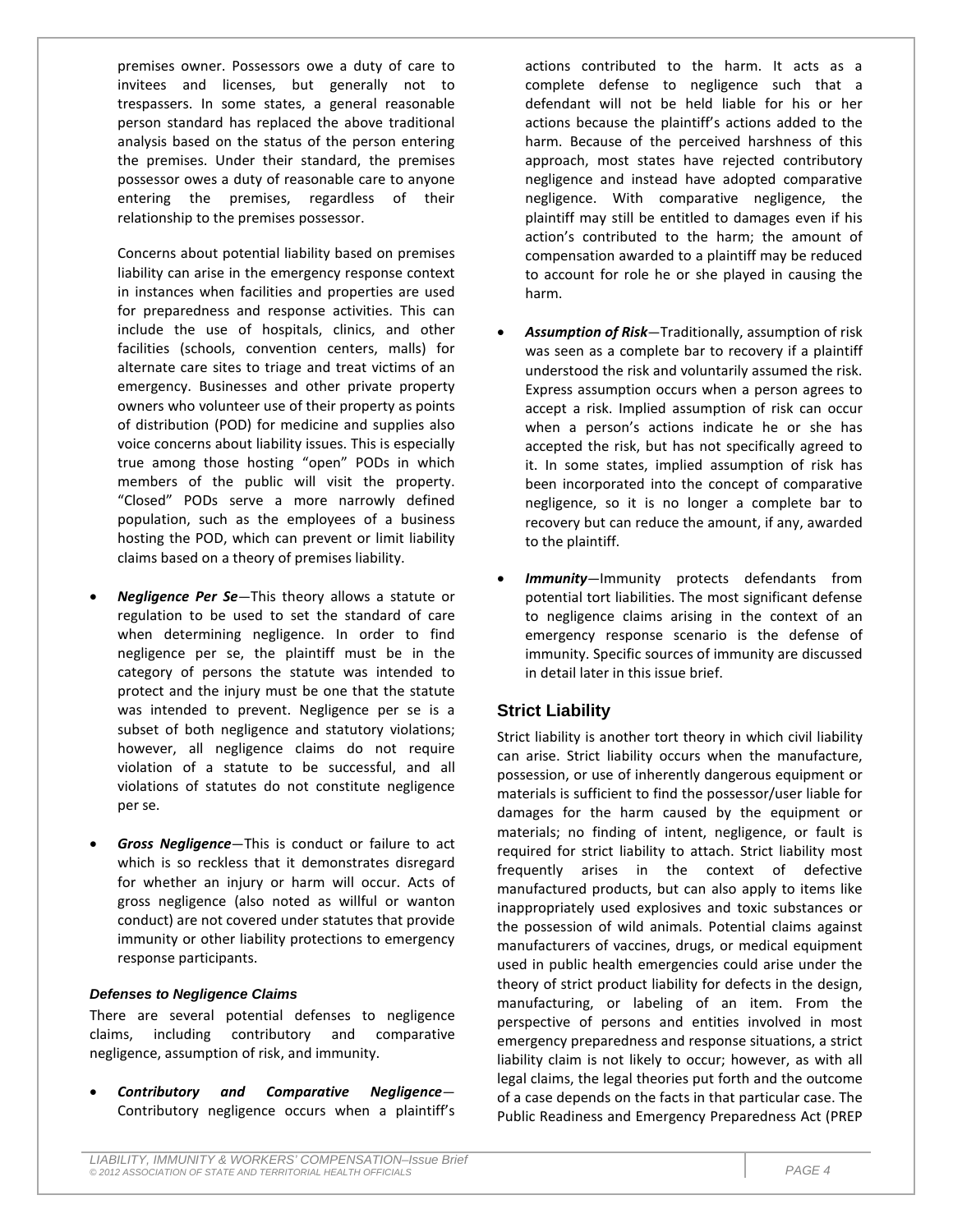Act) was enacted to provide immunity from tort liability for claims of loss caused by the manufacture, testing, distribution, administration, and use of countermeasures (see below).

# **Statutory and Regulatory Violations**

Statutes and regulations establish legal requirements for persons and entities. Violations of statutes and regulations can give rise to charges made by a governmental entity of criminal, civil, and administrative wrongs. To the extent that federal and state governments have waived sovereign immunity, governments and officials in their individual capacities may be subject to lawsuits for statutory or regulatory violations. In addition to the right of parties to bring contractual and tort-based claims, state and federal laws may also specifically allow individual persons and entities to sue others based on violations of statutes or regulations (known as a private cause of action).

There are many potential areas in which state and federal statutory and regulatory requirements could be intentionally or inadvertently violated during an emergency response scenario. Governors have the authority to temporarily waive or suspend regulatory and potentially some statutory requirements during a declared state emergency. Similarly, the HHS secretary is authorized under Social Security Act (SSA) Section 1135 to waive certain requirements during public health emergencies. Under their waiver authorities, states can evaluate which requirements to retain and which to temporarily suspend to ease compliance and facilitate response and recovery efforts. Several potential areas in which claims arising from violations of federal and state statutes and regulations may occur during emergencies are discussed below. This discussion, however, does not represent a comprehensive treatment of these and other potential issues.

### *Federal Statutory and Regulatory Violations*

### *Section 1983 Civil Rights Violation*

42 U.S.C. Section 1983, which addresses civil actions for deprivation of rights, could be used as a basis to allege civil rights violations in the context of an emergency response scenario. Local, state, and federal officials can be sued in their individual capacities if they used their position to deprive individuals of their U.S. Constitutional and other legal rights. State governments as entities are protected from Section 1983 claims by the  $11<sup>th</sup>$ Amendment to the Constitution, which prohibits lawsuits against state governmental entities by private individuals. Local governments as entities can be sued under Section 1983 because they are not covered by  $11<sup>th</sup>$  Amendment protections.

#### *Americans with Disabilities Act (ADA)*

The Americans with Disabilities Act (ADA) prohibits discrimination based on disability in the areas of employment, public services, public accommodations, commercial facilities, transportation, and telecommunications. Specifically, ADA Title II (public services/transportation) and Title III (public accommodations/transportation) require that persons with disabilities be entitled to equal opportunity to access and benefit from these services. There is a private cause of action in the ADA, which has been interpreted by the U.S. Supreme Court to apply to state governments in spite of  $11<sup>th</sup>$  Amendment immunity protections. Entities required to comply with the ADA can assert that accommodating persons with disabilities would cause an undue hardship, which generally means an imposition of significant difficulty or expense relative to the operation of a program or service. Where a particular accommodation would result in an undue hardship, an entity must determine if another accommodation is available that would not result in an undue hardship. The Pandemic and All-Hazards Preparedness Act (PAHPA) required, among other things, that the HHS secretary consider the needs of at-risk and special populations when planning for and responding to emergencies. Federal preparedness grants to states and localities require that the needs of at-risk and special populations are likewise considered in their emergency preparedness and response activities.

#### *Emergency Medical Treatment and Active Labor Act (EMTALA)*

EMTALA requires that hospital emergency rooms screen all patients who seek care for emergency medical conditions regardless of the patients' ability to pay or citizenship status. The act applies to hospitals that participate in Medicare and allows for administrative penalties and a private cause of action for individuals. When there has been a public health emergency determination under Section 319 of the Public Health Service Act, the HHS secretary can use SSA Section 1135 to temporarily waive or suspend certain EMTALA requirements. However, these waivers expire within 72 hours before full compliance is again required. When a public health emergency involves a pandemic infectious disease, waivers of EMTALA sanctions can extend through the duration of the public health emergency.

### *Health Insurance Portability and Accountability Act (HIPAA)*

Among other things, HIPAA protects the confidentiality of a person's individually identifiable health information. HIPAA does not provide for a private cause of action to allow individuals the ability to sue directly; however, individuals can file a complaint with the HHS Office for Civil Rights, which will investigate the claim. HHS can seek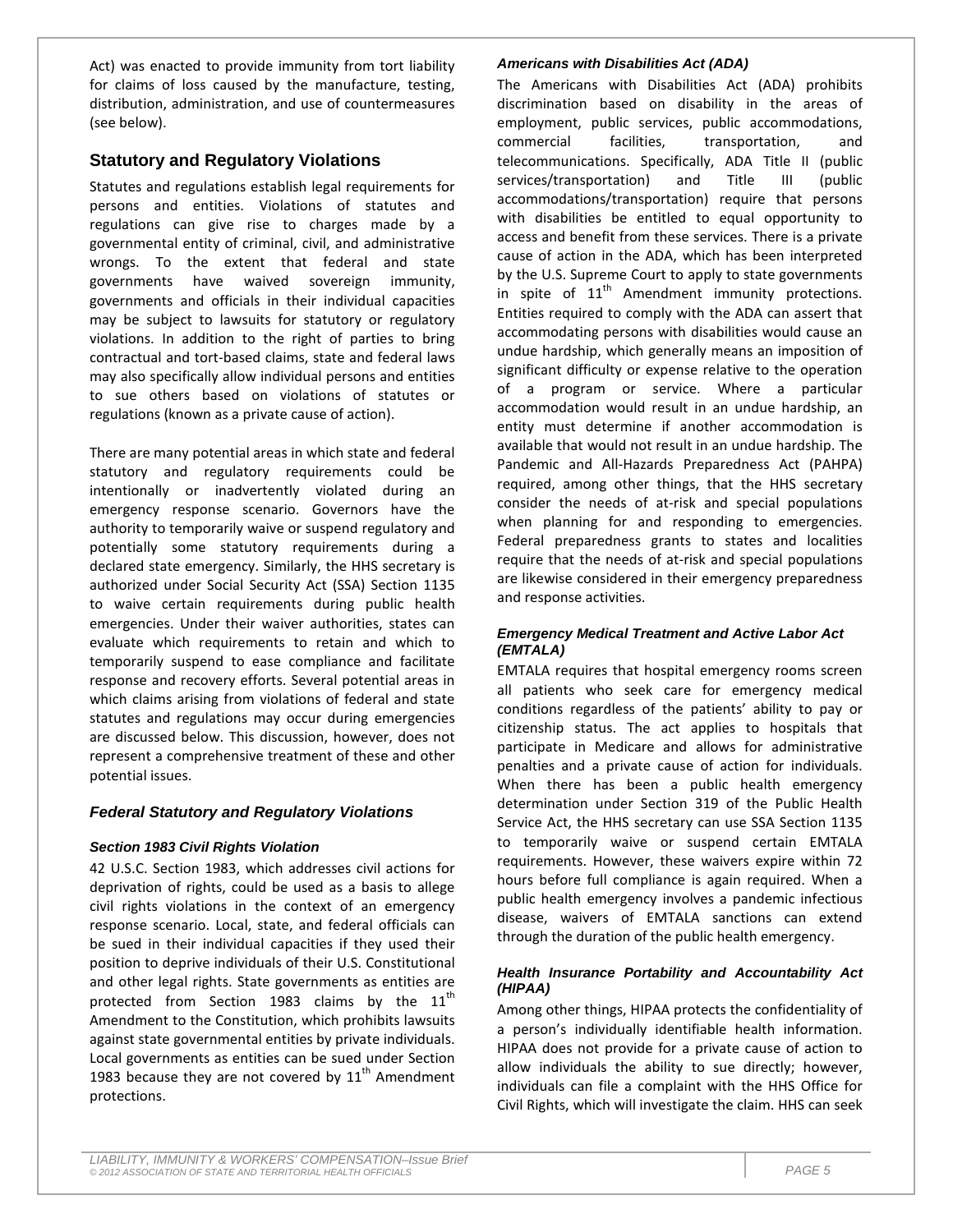a range of enforcement mechanisms from voluntary compliance to monetary penalties, if warranted. During an emergency event it may not be possible for a hospital to adhere to some HIPAA privacy requirements. As with EMTALA, certain HIPAA requirements regarding patient information at hospitals operating under an emergency plan can be temporarily waived under SSA Section 1135 waiver. Again, however, these waivers expire within 72 hours before full compliance is again required.

#### *State Statutory and Regulatory Violations*

#### *State Civil Rights and Anti-Discrimination Laws*

States may have parallel statutory and constitutional protections that protect civil rights and prohibit discrimination by state or local officials. These state authorities could be used to claim a civil rights violation or disparate treatment during an emergency response.

#### *State Professional Licensure Requirements*

Each state determines the requirements for licensure and the permitted scope of practice for healthcare and other professions regulated by the state. Healthcare and other licensed volunteers (e.g., architects, engineers) who cross state lines to provide emergency services during a disaster could be found liable for unlicensed practice if they are not properly permitted to assist via a mutual aid agreement like the EMAC or through other emergency response mechanisms recognized by a state, such as the U.S. National Disaster Medical System.

### **Constitutional Violations**

The U.S. Constitution, the Bill of Rights, and state constitutions identify fundamental rights that can give rise to claims if these rights are violated. Parties could assert constitutional claims against public officials and entities in addition to tort claims, including violations of the following rights:

- Freedom of speech and association  $(1<sup>st</sup>$ Amendment).
- $\bullet$  Unreasonable searches and seizures (4<sup>th</sup> Amendment).
- Cruel and unusual punishment (8th Amendment).
- Due process ( $5^{th}$  and  $14^{th}$  Amendments) Prohibits federal and state governments from depriving persons of life, liberty, or property without due process of law.
- Equal protection  $(14^{th}$  Amendment) Violations in which a person or group of persons are denied equal protection under state and federal laws.

Parallel violations grounded on state constitutional claims, as well as on other claims specific to a state's constitution, should also be considered.

### **Criminal Liability**

As with civil liability, both individuals and organizational entities can be liable for criminal sanctions based on their actions during an emergency response event. Criminal prosecutions of first responders, healthcare providers, and volunteers involved in emergency response activities are most likely to occur where there has been egregious or willful misconduct on the part of the actor. Ultimately, however, the decision to seek prosecution in any given situation is a matter of prosecutorial discretion and, where required, the decision of a grand jury to indict. Even where there are statutory liability protections available to emergency response participants, they generally exclude coverage for criminal acts, willful or wanton actions, and gross negligence.

# **Liability Protections and Immunities**

While the foregoing list of potential theories of liability for various actors involved in emergency preparedness and response activities can seem daunting, there are significant sources of liability protection available at the state and federal levels. Many of these protections were newly developed or refined within the last decade. Others are fundamental principles of governmental immunity that continue to evolve as our understanding of modern emergencies likewise evolves. What has emerged is a mosaic of protections that can provide varying degrees of coverage: the extent to which liability protections are available to an individual, entity, or class will depend on the actor, the law providing the protections, and the circumstances surrounding a particular emergency response.

This section reviews available federal and state immunity and liability protections, highlights the actors covered, and discusses the types and extent of liability protections provided. This section provides an overview of potential liability protections; it is not intended to be a comprehensive listing or analysis of these or other available protections.

### **Federal Liability Protections and Immunities**

#### *Federal Governmental/Sovereign Immunity*

The federal government's sovereign immunity has its roots in the English common law that became the foundation of the U.S. legal system as the nation developed. The common law doctrine of sovereign immunity holds that the "king"—the state—cannot commit an illegal act and therefore cannot be sued. This doctrine has been modified through court decisions and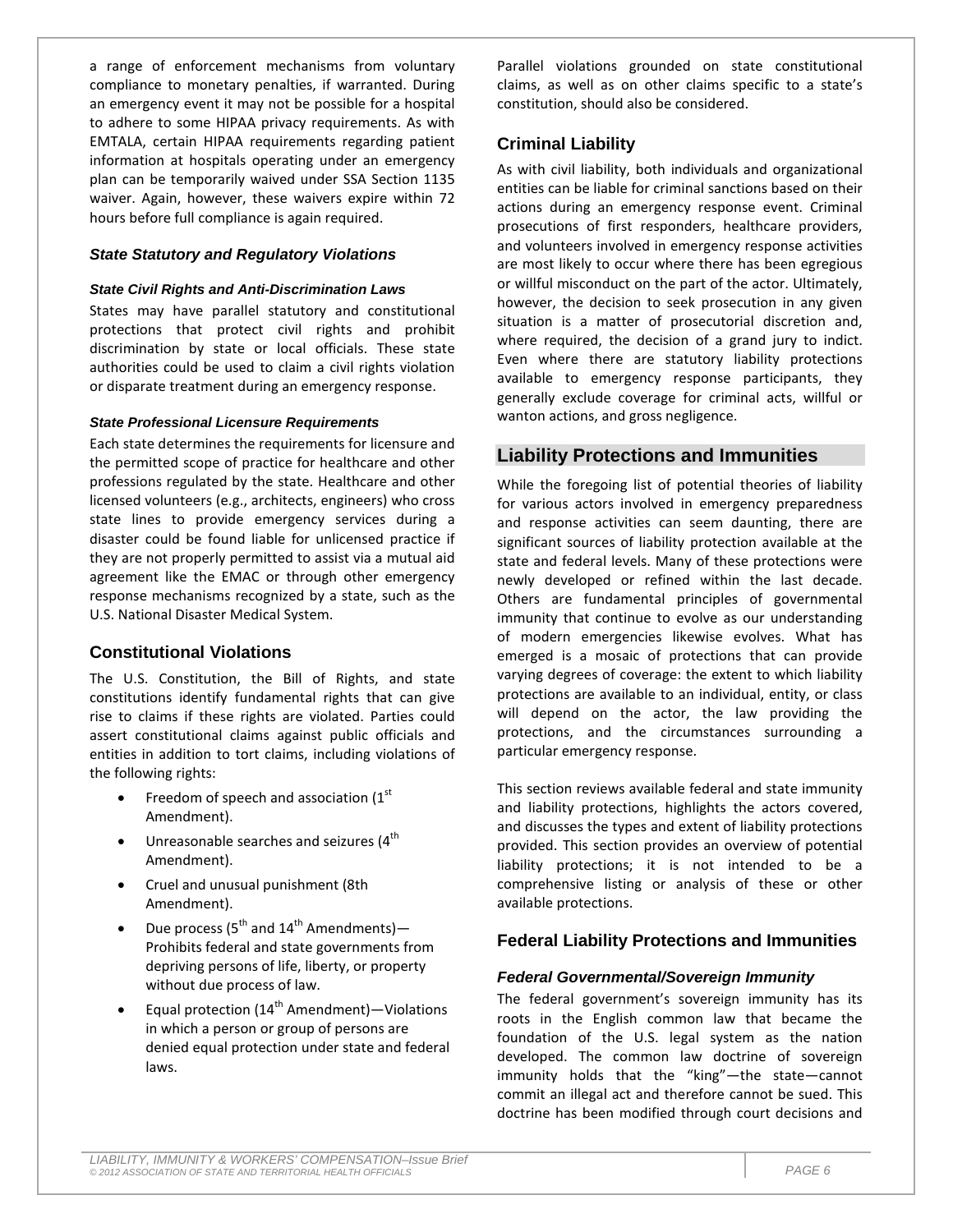laws like the Federal Tort Claims Act to allow suits against federal government employees and agents in certain circumstances. In the context of emergency response, one way to protect volunteers is to designate them as unpaid employees of the federal government. In doing this, the volunteers would be able to assert the liability protections afforded to federal employees.

#### *Federal Tort Claims Act (FTCA)*

The FTCA is generally the exclusive path by which individuals can seek compensation when injured by federal employees acting within the scope of their work. The FTCA immunizes federal government employees from tort liability by substituting the federal government as the defendant in certain types of suits brought against the federal government. Specifically, the act allows suits for "injury or loss of property, or personal injury or death caused by the negligent or wrongful act or omission of any employee of the government while acting within the scope of his office or employment, under circumstances where the United States, if a private person, would be liable to the claimant in accordance with the law of the place where the act or omission occurred."

Prior to filing suit under the FTCA, a claimant must present a claim to the federal agency under which the claim arises. If the agency denies the claim or fails to take action on it within a specified time period, a claimant can file suit in federal district court. If a suit is brought, the federal government stands in as the defendant in place of a federal employee sued for actions within the scope of employment. Lawsuits under the FTCA are decided by a judge rather than a jury. Coverage under the FTCA does not require that an emergency declaration be in place before immunity attaches.

- *Actors—*The FTCA covers all government employees, including volunteers; it does not cover volunteers in nongovernmental settings.
- *Protections—*The FTCA contains a number of exceptions under which the United States may *not* be held liable even though a private employer could be held liable under state law; among these exceptions are: (1) the performance of discretionary functions; (2) commission of intentional torts; (3) injuries sustained by military personnel incident to their service. Federal employees may still be sued for violating the U.S. Constitution or a federal statute that authorizes suit against an individual (see liability discussion above).
- *Relation to State Laws—*Federal employees are immune from suit under state tort law.

#### *Volunteer Protection Act*

The federal Volunteer Protection Act (VPA) provides immunity for volunteers of nonprofit organizations or governmental entities against claims of ordinary negligence. The act does not require that an emergency declaration be in place for its protections to apply.

- *Actors—*The VPA protects individual volunteers who are working without compensation and within their scope of responsibility for a governmental entity or nonprofit organization. VPA does not protect volunteers working in businesses (including for-profit hospitals) and organizational entities of any type (including nonprofit or governmental organizations) that use volunteers.
- *Protections—*The VPA shields volunteers from ordinary negligence. It does not protect volunteers from liability for: (1) actions beyond ordinary negligence (e.g., gross negligence); (2) actions for which the volunteer is not properly licensed or insured; (3) operation of a motor or other vehicle that requires a license and insurance; or (4) for any criminal conduct or civil rights violations. A plaintiff's right to recover is limited to punitive damages from a protected volunteer; the VPA does not provide for payment of defense costs or payment of a judgment or settlement. The act also does not prohibit a nonprofit or governmental entity from suing its own volunteers.
- *Relation to State Laws—*The VPA expressly preempts state volunteer protection laws that provide *less* coverage than the VPA; states can adopt laws that provide greater protections than the VPA.

#### *Public Readiness and Emergency Preparedness Act (PREP Act)*

The Public Readiness and Emergency Preparedness Act of 2005 (PREP Act) authorizes the HHS Secretary to issue a declaration that provides immunity from tort liability for claims of loss caused by countermeasures (vaccines, drugs, products) against diseases or other threats of public health emergencies. The PREP Act added new authorities under the Public Health Service Act to address concerns about potential liability associated with the development and administration of countermeasures. A separate public health emergency determination under Public Health Service Act Section 319 or an emergency declaration under another statute is not required for PREP Act immunities to take affect.

• *Actors—*The PREP Act covers individual persons and entities. Covered persons may, at the secretary's discretion, include manufacturers, distributors, program planners (i.e., individuals and entities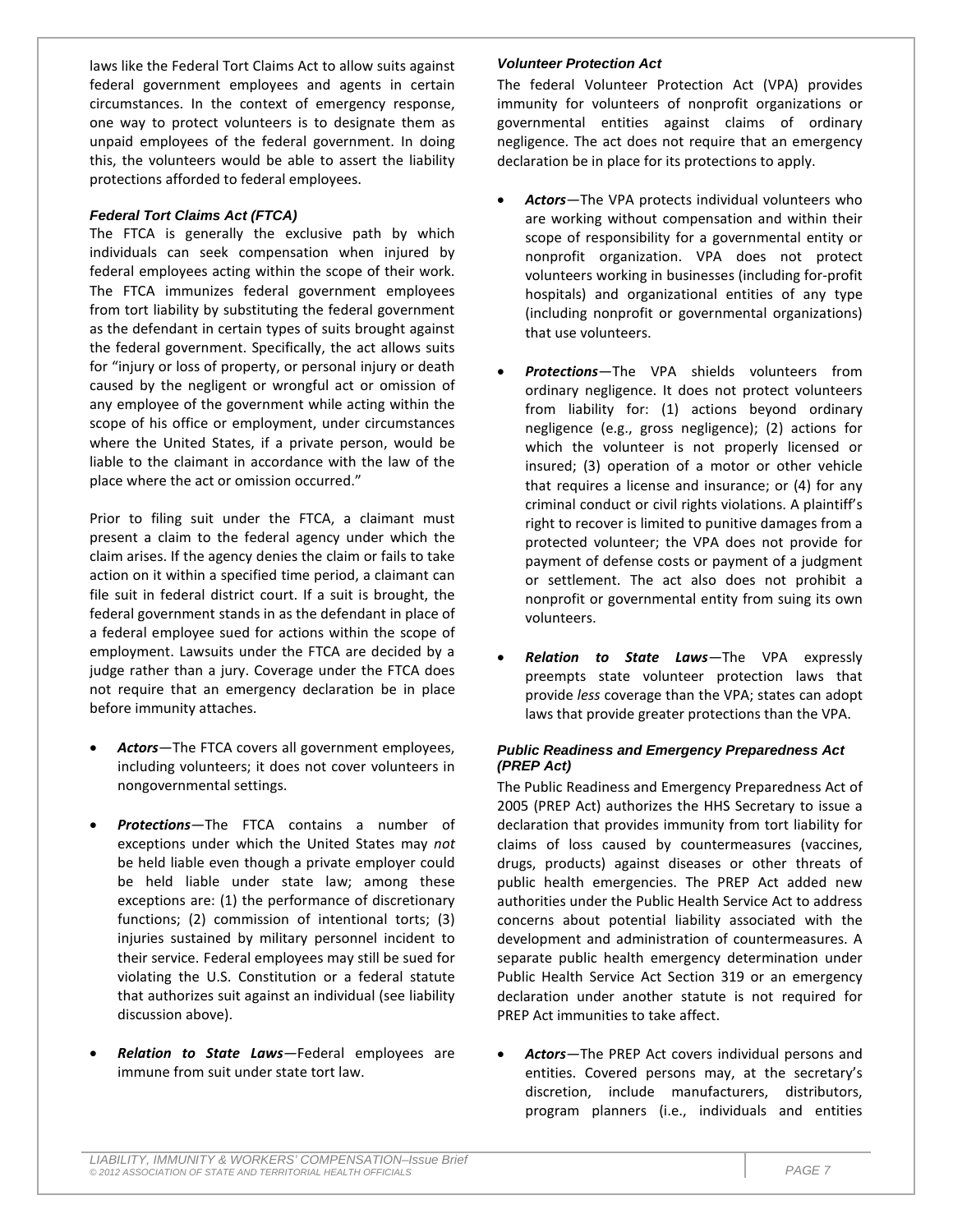involved in planning and administering programs for distribution of a countermeasure), and qualified persons who prescribe, administer, or dispense countermeasures (i.e., healthcare and other providers), as well as the United States*.* Officials, agents, and employees of any of these entities or persons are also covered persons.

- Activities Covered-The immunity applies to the development, manufacture, testing, distribution, administration, and use of countermeasures.
- *Countermeasures Covered—*Countermeasures can include vaccines, drugs, or medical devices to be used against chemical, biological, radiological, and nuclear agents of terrorism, epidemics, and pandemics.
- *Protections—*The PREP Act provides immunity from tort liability (except for willful misconduct) for the condition or fear of death, physical, mental, emotional, injury, illness, or disability. Immunity includes covering claims for medical monitoring and the loss or damage to property, including business interruption. Claims must have a causal relationship to the development, distribution, administration, or use of the covered countermeasure. The PREP Act also authorizes an emergency fund, the Countermeasures Injury Compensation Program (CICP), to provide compensation for injuries directly caused by administration or use of a countermeasure covered by the HHS secretary's declaration.

A PREP Act declaration by the HHS secretary only relates to providing immunity from liability for the covered persons and activities related to covered countermeasures. The act's liability protections do not apply where the liability arose from willful misconduct. It also does not protect individuals who violate a person's civil rights or who violate the ADA, among other exceptions. Furthermore, the PREP Act does not automatically protect everyone involved in a medical response to an emergency. Liability protection under the PREP Act is limited to a specific emergency and includes only the countermeasures and other conditions listed in the PREP Act declaration.

### **State Liability Protections and Immunities**

### *State Governmental/Sovereign Immunity*

State governments are immune from lawsuits under sovereign immunity conferred by the  $11<sup>th</sup>$  Amendment of the U.S. Constitution. Like the federal government, some states have waived this immunity in certain circumstances through state tort claims or state claims acts. These acts generally immunize government employees from tort liability for acts or omissions committed within their scope of employment. Some states cap the amount of money damages available from a judgment against the state and frequently prohibit the recovery of punitive damages against the state. Some states extend these protections to volunteers; others declare them unpaid state employees during an emergency.

#### *State Tort Claims Acts*

State tort claims acts are generally modeled after the FTCA and are the most common type of statutory waiver of sovereign immunity. These types of laws either abolish state sovereign immunity generally and provide immunity in only specific circumstances, or preserve sovereign immunity generally but identify certain exceptions in which immunity is waived.

#### *State Claims Acts*

State claims acts are contrasted with state tort claims acts. Claims acts limit state sovereign immunity by establishing procedures for making claims against the state, which are overseen by a special claims court. The claims courts are empowered to decide claims, limit the amount of damages, and find exceptions to liability.

### *Emergency Powers Statutes*

State emergency laws can trigger additional powers, suspend certain administrative requirements, and provide or enhance liability protections to specified responders upon a gubernatorial declaration of emergency. These emergency statutes may include liability protections for specified groups of volunteers and other responders that are more tailored to their services (e.g., health, fire, law enforcement, or engineering). These statutes can extend the rights and immunities provided to governmental employees to volunteers performing work that is eligible for coverage under governmental immunity and state tort claims acts. There is a wide range in the types and degrees of coverage provided to volunteers under emergency powers statutes. The provisions can be broad or duplicative of other provisions in state law.

### *State General Volunteer Protection Statutes*

All states have some statutory protections for volunteers. The federal VPA (see above) preempts state laws that are less protective than the VPA, but allows states to pass laws with greater protections. Generally, like the VPA, these statutes do not require that an emergency declaration be in place, apply to uncompensated individual volunteers for nonprofit and governmental entities only, and apply only to individual persons and not to organizations. However, because each state's approach is different, it is important to identify what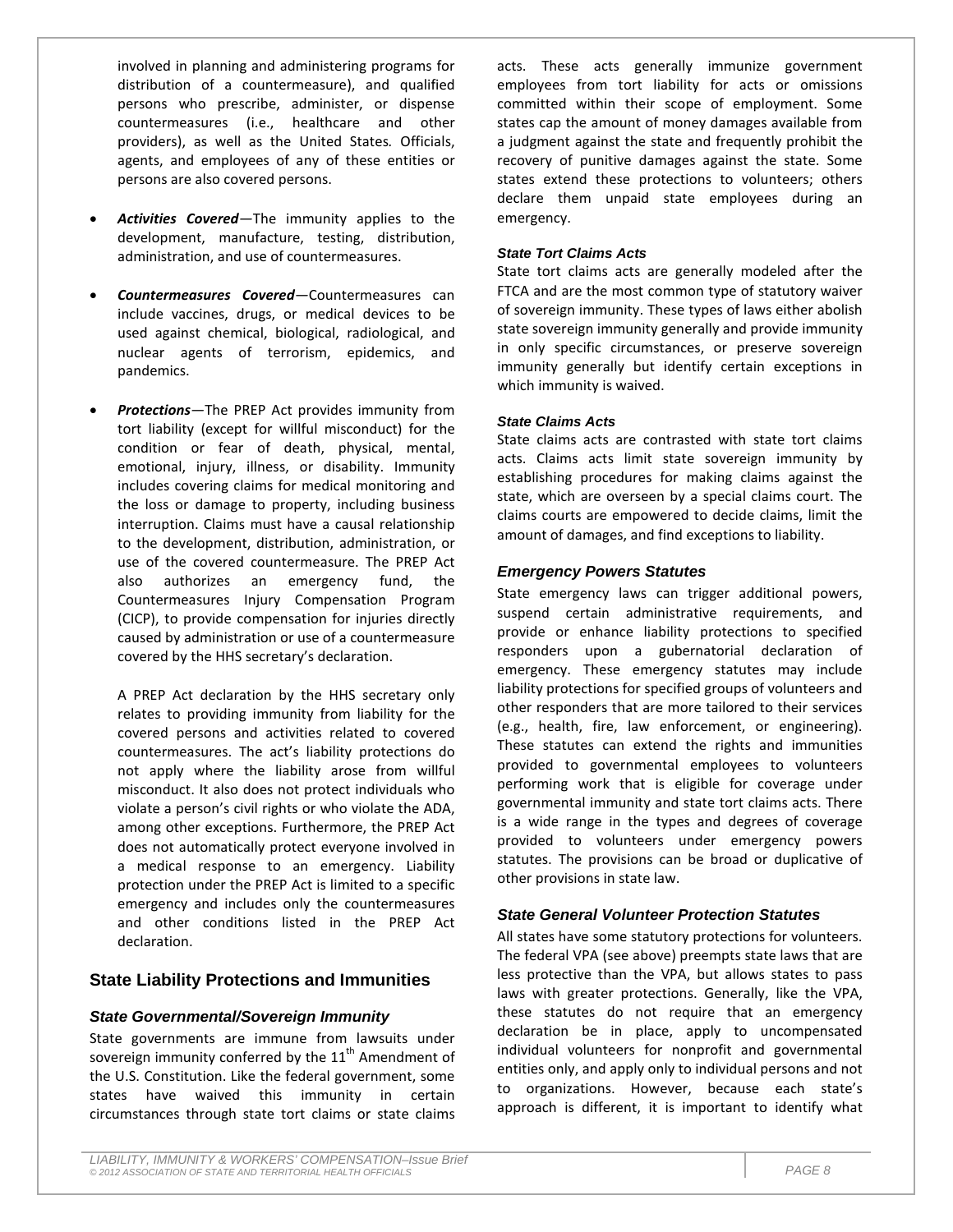actors, actions, and liability protections are covered and those that are not under a specific state's statute.

### *State Healthcare Volunteer Protection Statutes*

Many states have also adopted specific liability protections for volunteer health professionals (VHPs) in addition to or to supplement their emergency powers and general volunteer protection statutes. Like the VPA, VHP protection statutes confer immunity to volunteers from civil liability provided that certain conditions are met and are not dependent on the existence of an emergency declaration.

### *Uniform Emergency Volunteer Health Practitioners Act (UEVHPA)*

Some states have adopted the Uniform Emergency Volunteer Health Practitioners Act (UEVHPA), which is uniform model law adopted by the Uniform Law Commission. The UEVHPA was conceived as a way to further supplement the number of VHPs who can rapidly respond to emergency events, particularly since traditional mutual aid approaches were viewed as insufficient to rapidly deploy VHPs. The UEVHPA permits health professionals to register either in advance of or during an emergency to provide volunteer services in an enacting state. Under the UEVHPA, VHPs can register through governmentally established registration systems (e.g., ESAR-VHP or Medical Reserve Corps) or with registration systems established by disaster relief organizations, licensing boards, or national or multi-state systems established by associations of licensing boards or health professionals. UVEHPA liability protections become effective upon the state emergency declaration.

### *Good Samaritan Laws*

Good Samaritan laws can provide liability protection to volunteers who are near an emergency event and respond to help victims. No formal emergency declaration or activation of the volunteer as part of an emergency response force is required for Good Samaritan liability protections to attach. Every state has a Good Samaritan statute, but the actors eligible for coverage and qualifying circumstances under which care is delivered varies. Generally, Good Samaritan statutes cover the spontaneous rendering of aid and reduce the standard of care that would normally be required of the person supplying aid (e.g., a doctor or nurse helping a victim at the scene of an accident) to account for the exigent circumstances in which the care is being delivered. These laws generally do not apply to employees on duty (e.g., EMTs) and may not apply for pre-arranged or compensated volunteers. Good Samaritan laws provide limited immunity from civil liability for ordinary negligence to protected volunteers; they do not provide payment for defense costs, judgments, or settlements. As with other volunteer protection statutes, Good Samaritan laws do not cover egregious conduct.

### *Entity Liability Statutes*

While liability protections for organizations and entities are generally less robust than they are for individuals, some entity protections exist and more have been developed in recent years in acknowledgment of the important role that businesses and nonprofit organizations play during emergencies. Removing the potential for liability for entities that assist in an emergency response is seen as a way to ensure their participation in a response and therefore make planning for and responding to an event more efficient.

- *The Public/Private Legal Preparedness Initiative—* There has been an effort in recent years to extend Good Samaritan liability protections to entities. The Public/Private Legal Preparedness Initiative comprises various state-level coalitions of interested stakeholders from public health, emergency management, business, nonprofit entities, professional associations, and academia seeking to adopt Good Samaritan entity liability protections. Sample legislation that amends a state's Good Samaritan law: (1) extends liability protection to cover business and nonprofit entities acting in good faith during an emergency; (2) links coverage to a gubernatorial emergency declaration; (3) applies coverage only where emergency activities are conducted in coordination with the state; and (4) includes coverage for pre-event planning and training activities that take place prior to the declared emergency.
- *Uniform Emergency Volunteer Health Practitioners Act*—Another effort to provide entity liability protection is contained in UEVHPA. UEVHPA offers two alternatives to states for protecting volunteer health professionals during emergencies: Alternative A grants individual and entity liability protections for volunteer health professionals. Alternative B grants protection only to individuals who are uncompensated volunteers based on the criteria in the federal Volunteer Protection Act.

### *Mutual Aid Agreements*

Mutual aid agreements are mechanisms through which jurisdictions can provide assistance to other jurisdictions during emergencies. These agreements also generally include provisions for reimbursing expenses, providing liability protections to governmental personnel and volunteers who provide aid, and awarding compensation for injuries to personnel deployed under the agreement.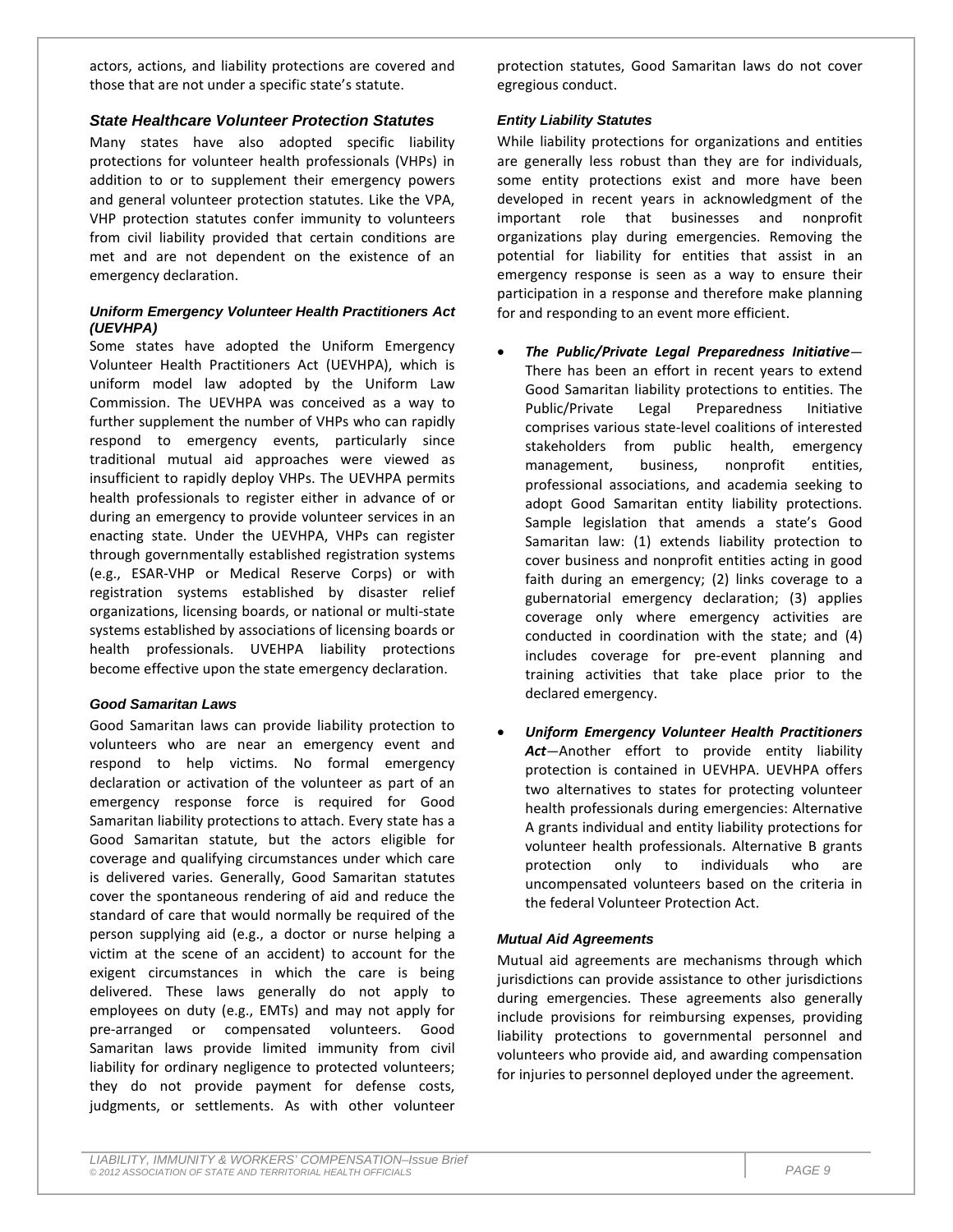- *Emergency Management Assistance Compact* EMAC is the most widely adopted mutual aid agreement in the United Sates; it has been adopted by all states, the District of Columbia, and some territories. Congress ratified EMAC in 1996. EMAC provides an organized structure through which a state can request aid from other states during an emergency. Under EMAC, when officers or employees of one state provide aid to another state, they are considered to be agents of the state receiving aid for tort and immunity purposes. Covered individuals and the state itself are immune from tort liability for acts or omissions committed in good faith while rendering aid or providing supplies and equipment. EMAC also provides reciprocity for individuals who hold a license, certificate, or other authorization to practice medicine or other skilled professions to provide those services in the receiving state, subject to any limitations imposed by the receiving state. EMAC only applies to persons properly dispatched in response to an EMAC request. Immunity protections and license reciprocity will not automatically extend to volunteers who provide services outside of EMAC. Volunteers would have to be made temporary government employees to be covered under EMAC.
- *Other Mutual Aid Agreements—*In addition to EMAC, emergency mutual aid agreements can exist between states and tribes, between individual states or groups of states, between localities in a state, or internationally. Depending on the particulars of the agreement, states may enter various mutual aid arrangements as another way to provide assistance to affected jurisdictions while providing liability protections to government employees and others participating in the response.

# **Workers' Compensation and Disability Issues**

Government employees, contractors, and volunteers may be injured and disabled during the course of responding to an emergency. A person's ability to obtain workers' compensation for injuries or lost wages is a significant question for those responding to emergency events. In deciding the issue, a number of factors can affect the analysis such as the parameters of a state's workers' compensation laws, the person's status while responding (employee or volunteer), the systems or programs under which a person deploys, and events surrounding the injury. Sick leave and disability insurance may provide an additional or alternative source of compensation for persons involved in emergency response activities, although not all persons may have access to these mechanisms.

# **Workers' Compensation**

Workers' compensation programs provide benefits to workers who are injured during the scope and course of their employment. Workers' compensation laws are enacted and administered by states. Every state, the District of Columbia, and the territories have a workers' compensation program. Each program is unique and the requirements for coverage and the types and amounts of benefits vary from state to state. Although state workers' compensation programs cover a majority of workers, certain types of organizations or activities are exempted from coverage under workers' compensation programs, including employees of nonprofit, charitable, or religious institutions; employees of small businesses under a specified size; and workers in hazardous occupations. Some states further exempt domestic service, agricultural employment, casual laborers, and state and local government employees. Some of these groups are provided coverage though other mechanisms such disability insurance that is provided by an employer as a full or partial benefit or negotiated through union agreements.

Workers' compensation is primarily an employer-funded system. Workers' compensation laws require employers to purchase workers' compensation insurance policies through state-sponsored or commercial insurance providers or provide coverage through self-insurance in which the employer demonstrates to the state its financial ability to cover potential liabilities. Before the advent of workers' compensation laws, workers had to file tort claims against their employers in court to recover for injuries received on the job. The outcome of litigation was uncertain for workers, who could lose, and for employers, who could be subject to large judgments. Workers' compensation laws were seen as a way to make the outcome of incidents more predictable for all parties: workers' benefits would be paid without having to prove fault by the employer and the scope of potential liability for employers would be more clearly defined. State workers' compensation systems became the exclusive remedy for injured workers. State compensation programs are administered by various regulatory bodies in different ways, including departments or divisions of labor, insurance departments or commissions, or freestanding commissions or special boards. Workers' compensation is an important and significant source of insurance in the United States; only Social Security Disability Insurance (SSDI) and Medicare surpass state workers' compensation programs as a source of support for disabled workers.

Workers' compensation programs have some similarities and differences from SSDI and Medicare in several respects. Generally, workers' compensation: (1) covers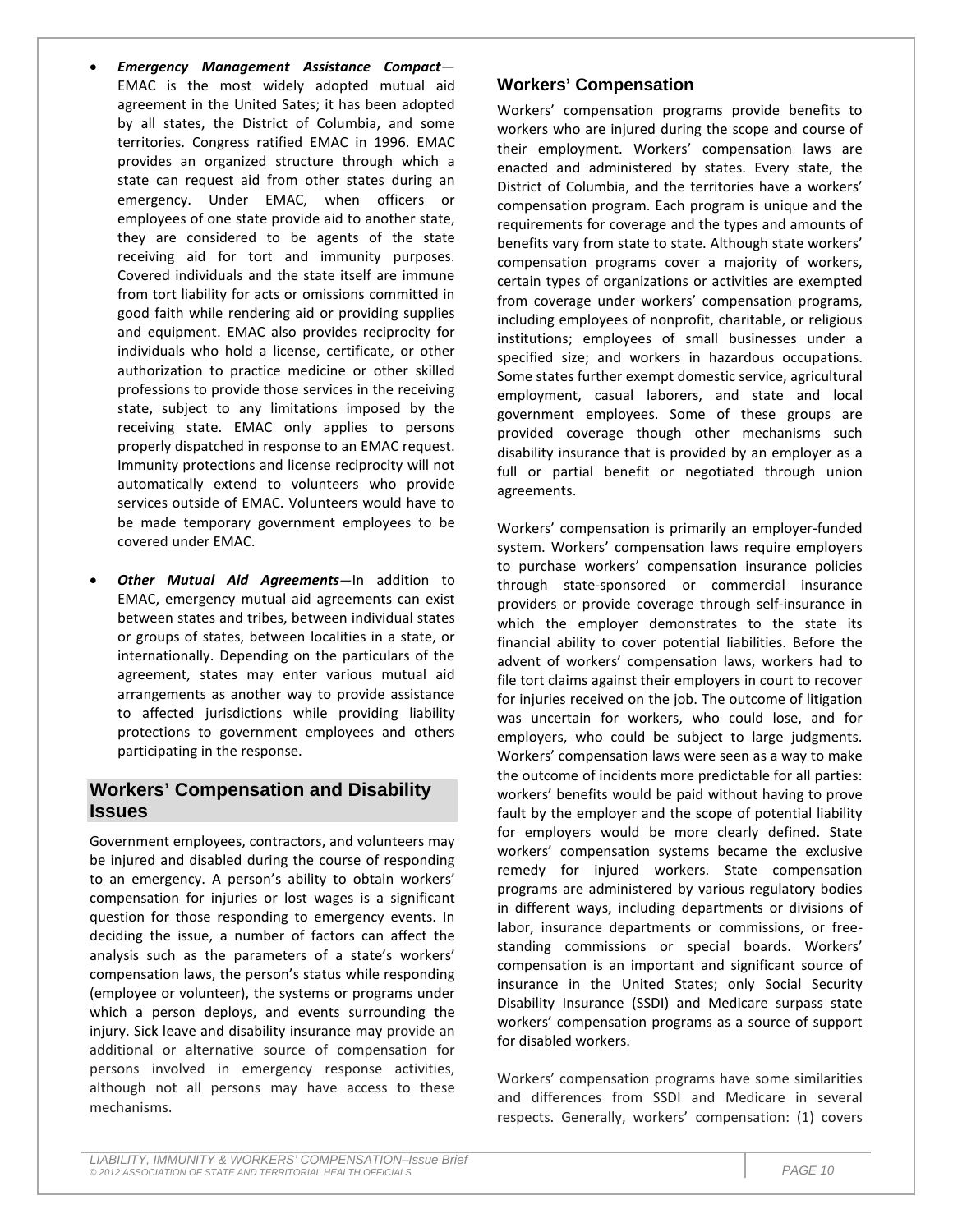medical expenses for work-related injuries immediately after an injury; (2) provides short-term or temporary disability benefits (e.g., lost wages) after a waiting period of up to one week; (3) pays permanent partial and total disability benefits; (4) provides rehabilitation and retraining benefits for persons who cannot return to their prior careers; and (5) pays survivor benefits. Workers are immediately eligible for workers' compensation benefits from their first day of employment.

SSDI provides benefits to workers with long-term disabilities arising from any cause, not just those that are work-related. In contrast to workers' compensation, SSDI benefits require that workers have a substantial work history because SSDI is viewed as an earned right. SSDI benefits begin after a five-month waiting period; Medicare benefits begin twenty-nine months after the onset of a medically verified inability to work. SSDI only pays benefits when the nature of a person's disabilities make them unable to engage in substantial paid work, although SSDI continues to pay benefits even if there is some limited self-employment or other work to transition the person back into full-time work. Like workers' compensation, SSDI pays for rehabilitation services and survivor benefits to families of deceased workers.

### **Compensation Acts and Funds**

There are federal and state laws that set up specific mechanisms or funds to compensate a specific group of persons based on occupation or involvement in a specific injurious event. Examples of such programs include:

- *The Federal Employees' Compensation Act (FECA)—* FECA provides workers' compensation to civilian federal employees who are injured or killed during the course of their duties. An injured employee, or the family of an injured employee, is entitled to coverage for medical services unless the injury was self-inflicted or occurred as a result of the employee's own willful misconduct, including the employee's intoxication. Volunteers who deploy under federal programs like the National Disaster Medical System are covered under FECA.
- *The Federal September 11th Victim Compensation Fund—*The fund, which is now closed, was provided as a no-fault alternative to tort litigation for individuals who were physically injured or killed as a result of the aircraft hijackings and crashes on September 11, 2001. The fund was designed to provide compensation for economic and noneconomic losses to individuals or relatives of deceased individuals arising from only physical injury or death; it did not cover other losses such as property loss.

• *New York State Workers' Compensation Board Claims for Participation in World Trade Center Rescue, Recovery, or Clean-Up Operations*—The New York state legislature enacted modifications to its workers' compensation laws to expand the time for a participant in World Trade Center rescue, recovery, or clean-up operations who suffered, or may suffer in the future, from a qualifying condition to file a claim for workers' compensation for lost wages and medical benefits and to permit the board to reopen claims previously denied as untimely.

There are other federal workers' compensation programs, including U.S. Department of Veterans Affairs' programs for military veterans; the Longshore and Harbor Workers' Compensation Act; Energy Employees Occupational Illness Compensation Program Act; and the Black Lung Benefits Act for coal miners suffering from black lung disease.

# **Sick Leave and Disability Insurance**

Some workers may have coverage for work-related or non-work-related injuries through paid sick leave, temporary disability benefits, and long-term disability insurance. Companies typically provide sick leave and disability insurance voluntarily, although it can be a negotiated benefit through union contracts; it is mandatory in only a few states. These benefits may provide an additional or alternative source of compensation for persons involved in emergency response activities whose status or activities during a response may not qualify them or fully qualify them for a state's workers' compensation program. The outcome in a given situation depends on the particulars of a state's laws, the parameters of a disability policy, and the activities and role of the person while participating in the emergency response.

- **Sick Leave**—If a person has employer-provided sick leave, it typically covers the total amount of their wages for a few weeks. About a third of private sector employees are not provided paid sick leave.
- *Short-Term Disability*—Short-term disability benefits or disability insurance provides coverage for the period after sick leave benefits are exhausted and until long-term disability becomes available, if needed. Short-term disability benefits/insurance generally covers up to at least half of a worker's wages for up to six months. Private short-term disability insurance covers more than a third of private sector employees.
- *Long-Term Disability*—Long-term disability for persons deemed permanently unable to work usually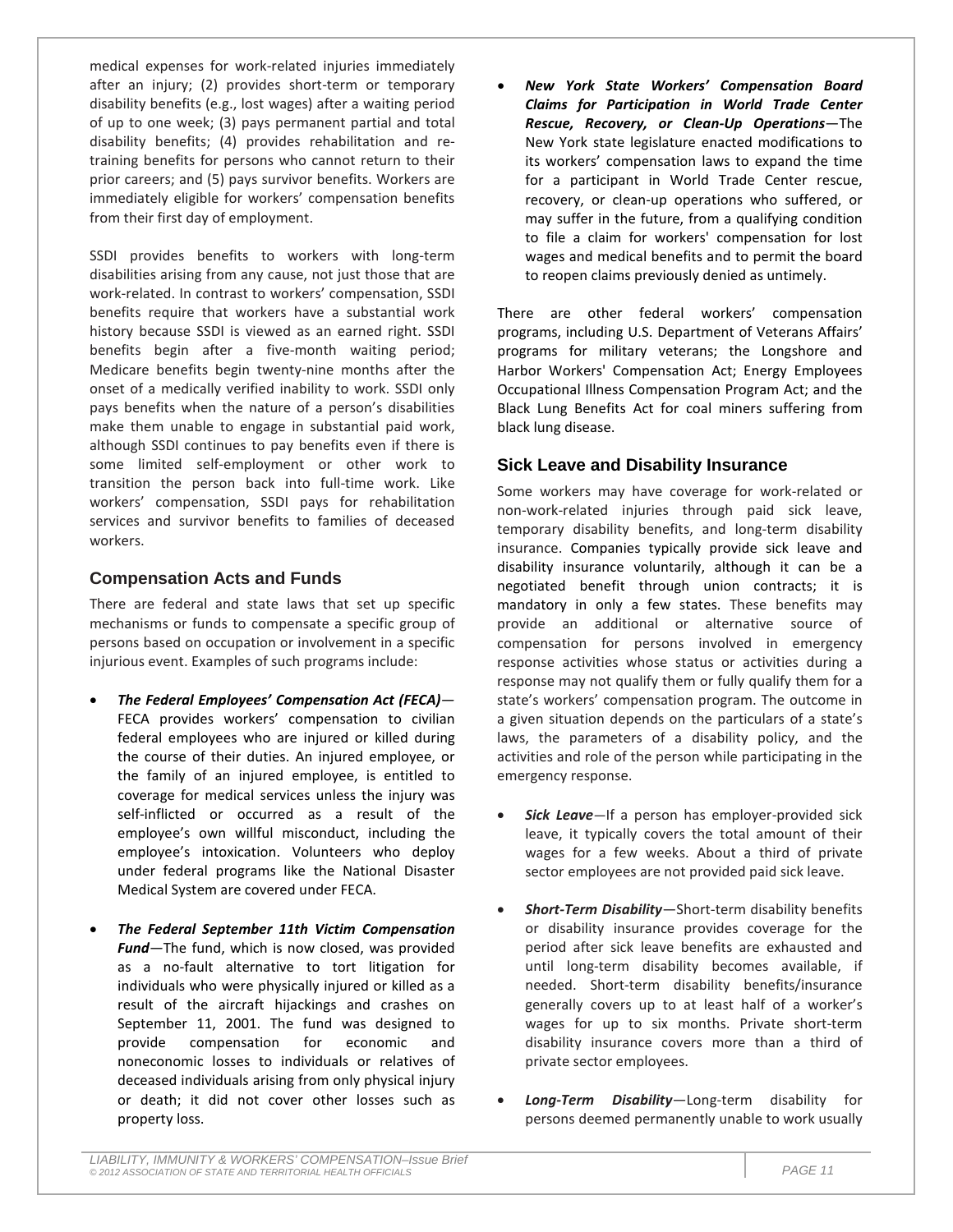begins after a waiting period of up to six months or short-term disability benefits end. Long-term disability insurance generally replaces at least half or more of a disabled worker's wages until the person reaches retirement age. Private long-term disability insurance covers about a third of private sector employees; it is most commonly held by professional and management-level workers. The benefit an injured worker receives is generally reduced if the person receives workers' compensation or Social Security disability benefits.

While sick leave and disability insurance provide another avenue for benefits if a volunteer or responder is unable to qualify for coverage under a state's workers' compensation program, not all persons have access to these additional resources unless an employer offers them or a person obtains an individual disability policy. The specifics of a disability policy dictate whether coverage is available for only work-related injuries or will also cover non-work-related injuries (e.g., while volunteering during an emergency event).

# **Key Issues Regarding Workers' Compensation in Emergency Response**

Because of the variability in state laws and other factors related to the activities and status of an individual participating in an emergency response, a single determination of eligibility for compensation is not possible. Instead, such an analysis must consider a number of factors when addressing workers' compensation issues within the context of an emergency response scenario.

### *Which state's law applies?*

When a person responds to an emergency in another state, an issue can arise as to which state's workers' compensation law should apply if the responder is injured—the state receiving the aid (host state) or the injured responder's home state. Some deployment mechanisms and mutual aid agreements determine this issue in advance. EMAC stipulates that the state providing assistance (the home state) is responsible for paying compensation and death benefits in the same manner and terms as if the injury or death were sustained in the home state. UEVHPA, discussed above, also addresses workers' compensation issues. It provides that any volunteer health professional harmed or killed during an emergency may elect workers' compensation protections of the host state as a payer of last resort. State emergency response and other volunteer

protection statutes may require the issuance of a state or federally declared emergency before compensation coverage is available.

### *Who is covered under a state's workers' compensation law?*

State workers' compensation laws can expressly exclude coverage for volunteers. In the absence of a state law extending workers' compensation to volunteers, unpaid persons involved in an emergency response are not covered because they are not "employees." Some state laws that address volunteer health professionals in emergencies may include compensation, but this benefit may be mitigated if coverage is optional and an employer exercises a right to opt out or if the VHP in not appropriately registered with a volunteer registration system recognized by the state.

### *Who is the employer?*

Determining who the "employer" of a volunteer or other person deployed in an emergency response situation is can dictate both which state law applies (if it is an interstate deployment) and what entity, if any, is responsible for paying compensation to an injured responder. A volunteer's regular employer is not likely to be responsible for injuries to the volunteer because the volunteer is acting outside the course of his or her employment unless the employer offers to provide coverage. The hosting employer (which may be the state or municipal government where the volunteer is deployed) or the host institution (e.g., hospital) may be responsible for paying workers' compensation.

### *What scope of activities are covered?*

Eligibility for workers' compensation benefits may be limited to injuries that occur within the scope of the responder's employment. Determining what activities are within that scope, especially since the activities may occur under extreme conditions, is important in assessing eligibility for coverage. Further, it may be necessary to determine if the injury occurred when the responder was actively engaged in the task for which they were deployed (e.g., providing healthcare, assessing sanitary conditions) as opposed to some other activity incident to the deployment (e.g., meeting, loading, training, cooking).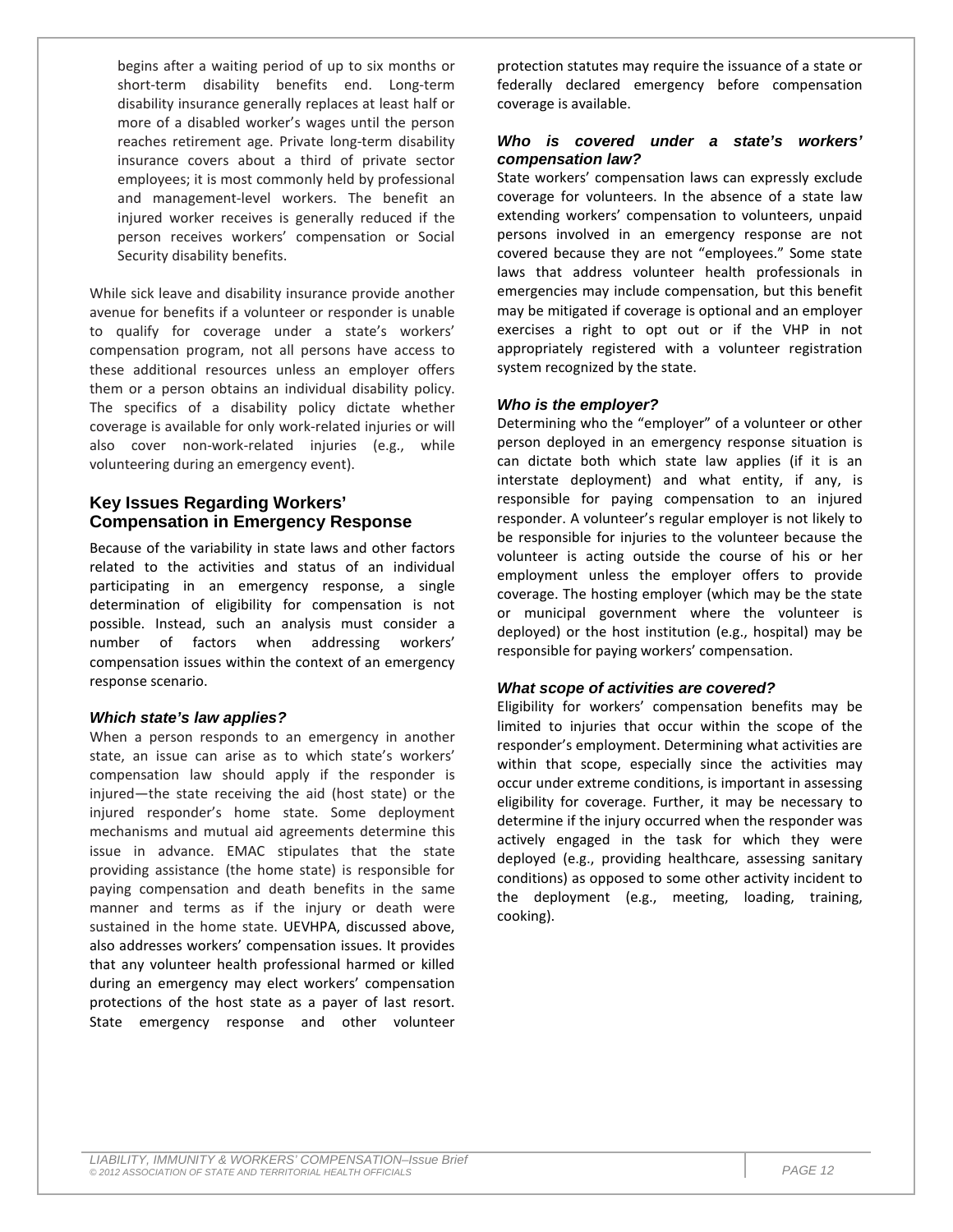### **SOURCES**

Laws and Statutes

- American with Disabilities Act, as amended, Titles II and III, Pub. L. No. 110-325. Codified at 42 U.S.C. §126.
- Civil Rights Act, as amended, Section 1983. Codified at 42 U.S.C. §1983.
- Emergency Management Assistance Compact, Pub. L. No. 104-321.
- Emergency Medical Treatment and Labor Act, as amended. Codified at 42 U.S.C. §1395dd.
- Family Educational Rights and Privacy Act, as amended. Codified at 20 U.S.C. § 1232g.
- Federal Employees' Compensation Act of 1993, Pub. L. No. 103-5. Codified at 5 U.S.C. §8101 et seq.
- Federal Tort Claims Act, as amended. Codified at 28 U.S.C. §§1346(b), 2671-2680.
- Health Insurance Portability and Accountability Act of 1996, Pub. L. No. 104-191. Codified at 42 U.S.C. §1320d et seq. and §300gg; and 29 U.S.C §1181 et seq.
- Pandemic and All-Hazards Preparedness Act of 2006, Pub. L. No. 109-417. Codified, in part, in the Public Health Service Act, 42 U.S.C. §201 et seq.
- Public Health Service Act, Section 319. Codified at 42 U.S.C. §247d.
- Public Readiness and Emergency Preparedness Act of 2005. Pub. L. No. 109-417. Codified in the Public Health Service Act at 42 U.S.C. §§247d-6d, 247d-6e.
- Social Security Act, Section 1135, as amended. Codified at 42 U.S.C. §1320b-5.
- Volunteer Protection Act of 1977, Pub. L. No. Pub. L. 105-19. Codified at 42 USC §14501 et seq.

#### Other Sources

- Centers for Disease Control and Prevention, Public Health Law Program. "Selected Federal Legal Authorities Pertinent to Public Health Emergencies." September 2009. Available at [http://www2a.cdc.gov/phlp/EmergencyPrep/fedauthor.asp.](http://www2a.cdc.gov/phlp/EmergencyPrep/fedauthor.asp) Accessed January 31, 2012.
- Centers for Disease Control and Prevention, Public Health Law Program. "Federal Public Health Emergency Law: Implications for State and Local Preparedness and Response" Facilitated Teleconference. April 28, 2009. Available at [www.bt.cdc.gov/coca/ppt/Federal\\_PH\\_Emergency\\_Law\\_042809.pps.](http://www.bt.cdc.gov/coca/ppt/Federal_PH_Emergency_Law_042809.pps) Accessed January 31, 2012.
- Chu V. Congressional Research Service. *Emergency Response: Civil Liability of Volunteer Health Professionals* (R40176). January 19, 2011.
- Swendiman K and Jones NL. Congressional Research Service. *The 2009 Influenza Pandemic: Selected Legal Issues* (R40560). October 29, 2009.
- Farber DA. "Disaster Law and Inequality." 25 Law & Ineq. 297 (2007).
- Federal Emergency Management Agency. *Citizen Corps Volunteer Liability Guide*. Undated. Available at [www.citizencorps.gov.](http://www.citizencorps.gov/) Accessed January 31, 2012.
- Health Resources and Services Administration. *Emergency System for Advance Registration of Volunteer Health Professionals (ESAR-VHP)—Legal and Regulatory Issues*. Draft Report. May 2006.
- Hodges JG and Arias JJ. "Liability Risks and Protections for Volunteer Health Practitioners in Emergencies." Presentation to The Public Health Law Network-Western Region. November 2010. Available at [www.publichealthlawnetwork.org.](http://www.publichealthlawnetwork.org/) Accessed January 31, 2012.
- Hoffman S. "Responders' Responsibility: Liability and Immunity in Public Health Emergencies." 96 Geo. L.J. 1913, 1944. 2008.
- International Association of Industrial Accident Boards and Commissions. "Contemporary Workers' Compensation Systems in the United States" webpage. Available a[t www.iaiabc.org/i4a/pages/index.cfm?pageid=3303.](http://www.iaiabc.org/i4a/pages/index.cfm?pageid=3303) Accessed January 31, 2012.
- Sengupta I et al. National Academy of Social Insurance. *Workers' Compensation: Benefits, Coverage, and Costs, 2008.* September 2010). Available a[t www.nasi.org/research/workers-compensation.](http://www.nasi.org/research/workers-compensation) Accessed January 31, 2012.